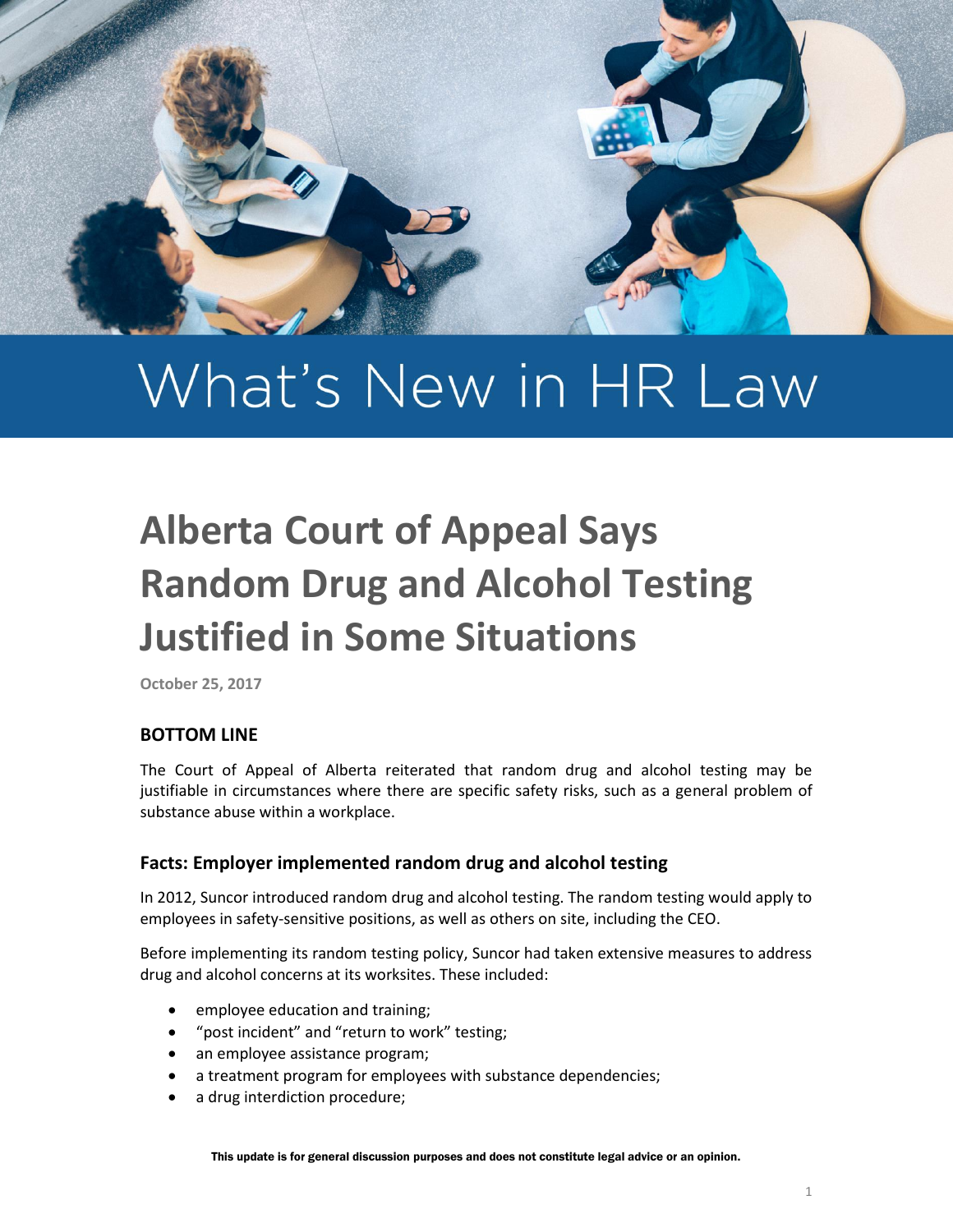- sniffer dogs; and
- an alcohol-free camp policy.

#### **Unifor grieved alleged infringement of its members' privacy rights**

The majority of an arbitration panel ruled in favour of Unifor. Suncor applied for judicial review of the arbitration decision. The reviewing court held that the arbitration decision was unreasonable and sent the matter back for reconsideration by a new arbitration panel. Unifor then appealed the judicial review decision to the Court of Appeal of Alberta.

#### **Random Drug and Alcohol Testing: Special safety risks must be established**

The parties disputed the extent to which drugs and alcohol were a problem at the workplace. The arbitration decision held that the employer had not demonstrated sufficient safety concerns within the bargaining unit to justify random testing.

However, the Court of Appeal of Alberta ("the Court") determined that by focusing on the bargaining unit, rather than the workplace, the majority of the arbitration panel had unreasonably narrowed the inquiry into whether a drug and alcohol problem existed.

Relying on the leading Supreme Court of Canada decision of *Irving Pulp & Paper Ltd. v CEP, Local 30*, the Court stated:

> Irving calls for a more holistic inquiry into drug and alcohol problems within the workplace generally, instead of demanding evidence unique to the workers who will be directly affected by the arbitration decision.

While in some instances there may be good reason to distinguish between the evidence of substance abuse by unionized and non-unionized employees, in this case, the different types of employees worked side by side in integrated workforces at integrated jobsites.

The Court dismissed Unifor's appeal and sent the matter back for a new arbitration before a fresh panel.

### **Check the Box**

Whether random drug and alcohol testing is justified in a safety-sensitive workplace is an issue that will be assessed on a case by case basis.

- A dangerous worksite, in and of itself, is not sufficient to justify random drug or alcohol testing in a workplace given the privacy concerns inherent in such testing.
- To justify such testing, an employer must be able to establish evidence of a general problem with alcohol and drugs in the workplace, or some other specific safety risk.
- When assessing whether a general problem of substance abuse exists within a workplace, employers are not necessarily required to provide bargaining unit-specific evidence of the problem.